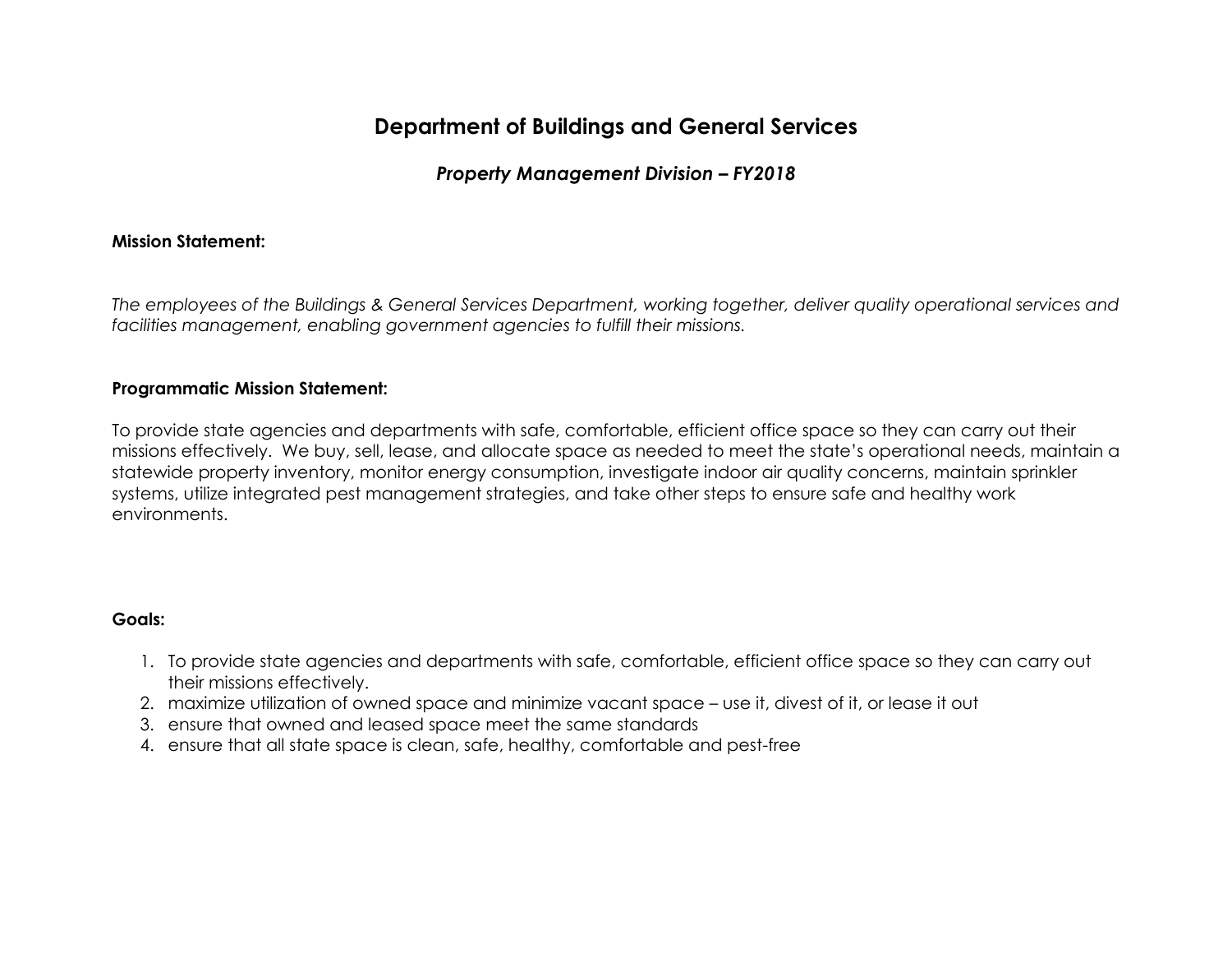#### **How we monitor performance:**

- 1. Number of leases
- 2. Number of moves
- 3. Number of space requests
- 4. Employee training
- 4. Square footage of owned space and utilization
- 5. Square footage of leased space and utilization
- 6. Number of work orders for pest control
- 7. Number of work orders for Sprinkler system maint.
- 8. Number of Building-Related Incident Notifications (BRINs) filed
- 9. Property & Building sales
- 10. Property & Building purchases

### **Programmatic Changes:**

The Property Services Division does not expect changes in service levels provided due to changes in state or federal law. Services may be impacted due to position vacancies.

### **How we are going to achieve the desired outcomes:**

- We continue to assess the value of all state-owned space that is vacant or underutilized and are actively working to divest of property that is no longer needed for state purposes. We are in the process of selling several properties across the State that are underutilized or have been replaced by new facilities.
- Before looking for new space to lease, we search for vacant or under-utilized state-owned space that might serve the need.
- We have implemented standardized lease forms to minimize differences in legal rights and responsibilities from site to site; we continue shifting all leases to "full-service" (utilities and janitorial services included in the rental rate) so we can more easily compare costs from site to site and between owned and leased space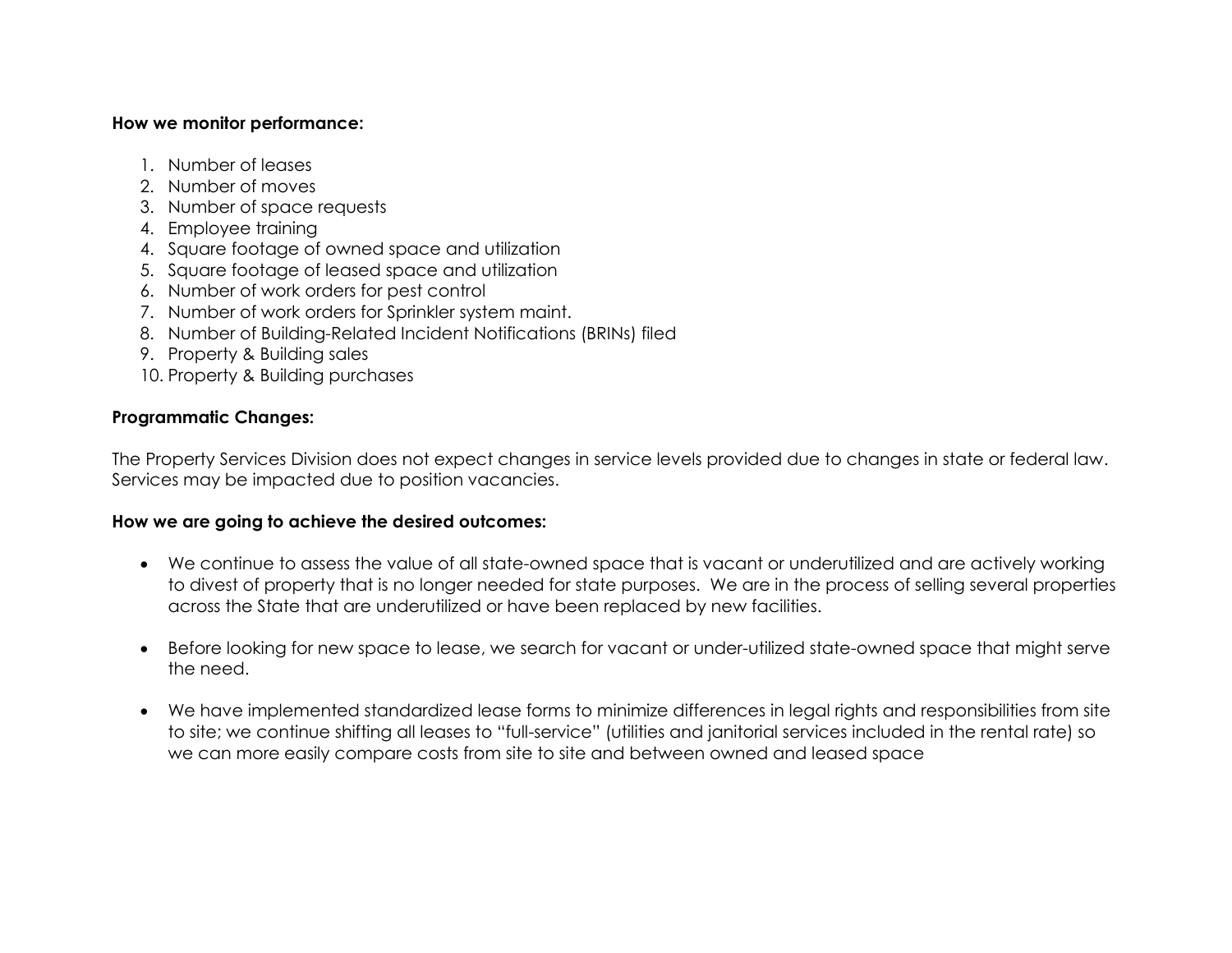**Measuring Productivity and Efficiency:** 

| <b>Indicator</b> | <b>Item</b>                                           | FY2011         | FY2012    | FY2013    | FY2014    | FY2015    | FY2016      |
|------------------|-------------------------------------------------------|----------------|-----------|-----------|-----------|-----------|-------------|
|                  | <b>Leases</b>                                         | 109            | 131       | 161       | 168       | 187       | 172         |
| $\mathbf 2$      | <b>Space Moves</b>                                    | 309            | 423       | 586       | 345       | 297       | 244         |
| 3                | <b>Space Requests</b>                                 | 23             | 37        | 28        | 30        | 30        | 28          |
| 4                | Sq Ft of Owned                                        | 3,863,468      | 3,852,888 | 3,660,086 | 3,442,888 | 3,534,140 | 3,716,204   |
| 5                | sq ft leased                                          | 619,117        | 849,386   | 915,125   |           | 1,044,281 | 911,264     |
| 6                | Land holdings-<br>acres                               | 2809           | 2807      | 2,752     | 2,499     | 2,499     | 1741        |
| 6                | W/o's Pest Control                                    | 363            | 269       | 384       | 289       | 283       | 246         |
| 7                | <b>Sprinkler</b><br><b>Inspections</b><br>& W.O.'s    | 522            | 532       | 556       | 505       | 462       | 458         |
| 9                | <b>Utilization of Owned</b><br>Space                  |                |           |           |           |           | 96%         |
| 10               | <b>Utilization of Leased</b><br>Space                 |                |           |           |           |           | 98.6%       |
| 11               | <b>BRIN's</b>                                         | 27             | 44        | 38        | 27        | 24        | 25          |
| $12 \,$          | <b>Property &amp; Building</b><br>sales - (closings)  | $\overline{2}$ | 3         |           | 4         | 4         |             |
| 13               | <b>Property &amp; Building</b><br>purchases(closings) | 1              | 1         |           | 1         | 1         | $\mathbf 0$ |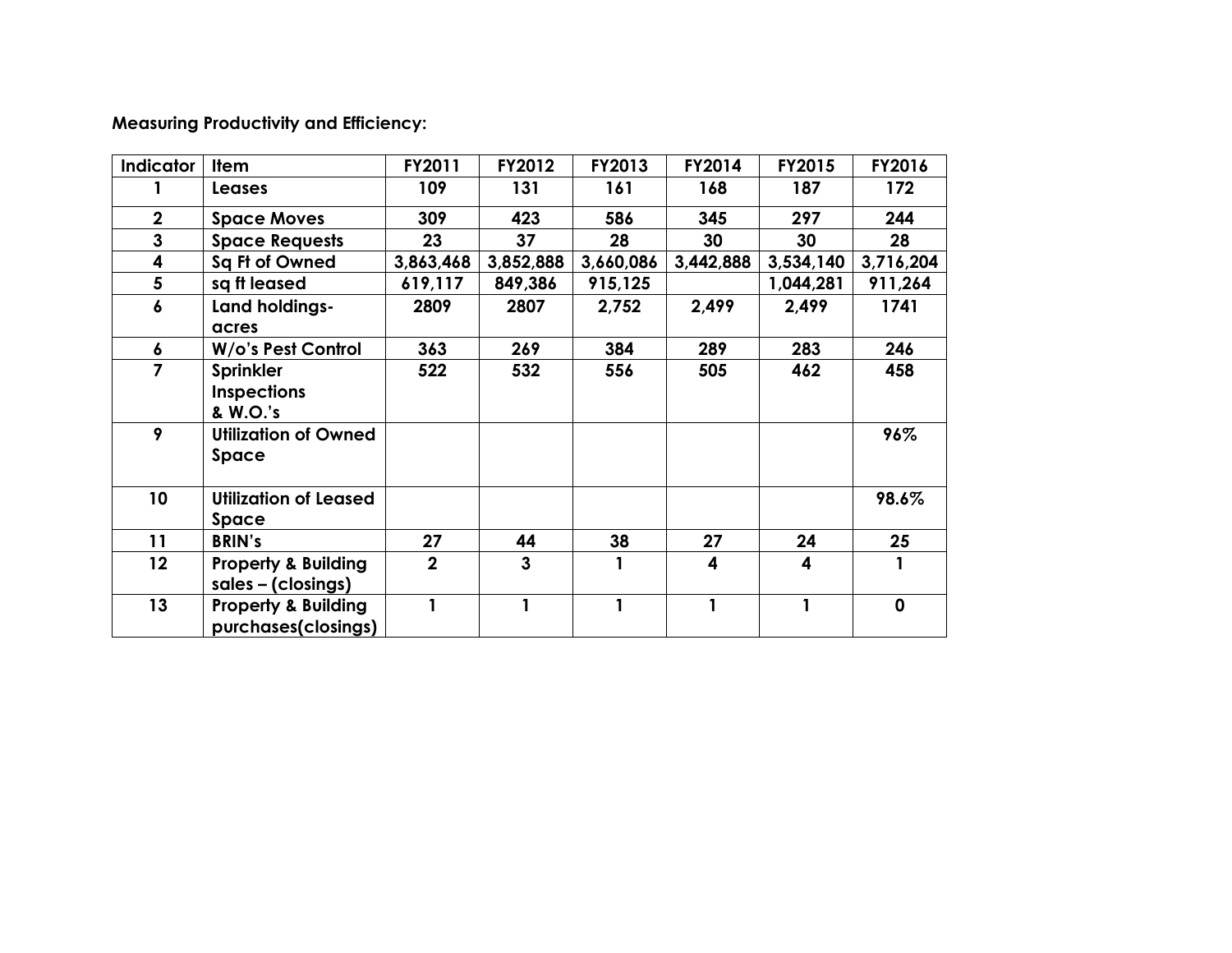|           | <b>Functional goals</b>                                                                                                                                   | As of 7/1/2016 |
|-----------|-----------------------------------------------------------------------------------------------------------------------------------------------------------|----------------|
|           | 100% of all staff have an annual evaluation                                                                                                               | 67%            |
| $\bullet$ | 100% of all defined "mandatory training" completed                                                                                                        | 94%            |
|           | "0" Building Related issues for environmental reasons (BRINS)                                                                                             | 25             |
| $\bullet$ | Sprinklers inspections 100% complete                                                                                                                      | 100%           |
| $\bullet$ | No recurring pest problems                                                                                                                                |                |
|           | 100% of leases current (no month to month) for all categories<br>86%<br>Office space<br>$\circ$<br>100%<br>Storage<br>$\circ$<br>74%<br>Towers<br>$\circ$ | 82%            |
| $\bullet$ | Owned Space utilization of 100% (no vacant state owned office space)                                                                                      | 96%            |
|           | 100% utilization of Leased office space (no vacant leased office space)                                                                                   | 99%            |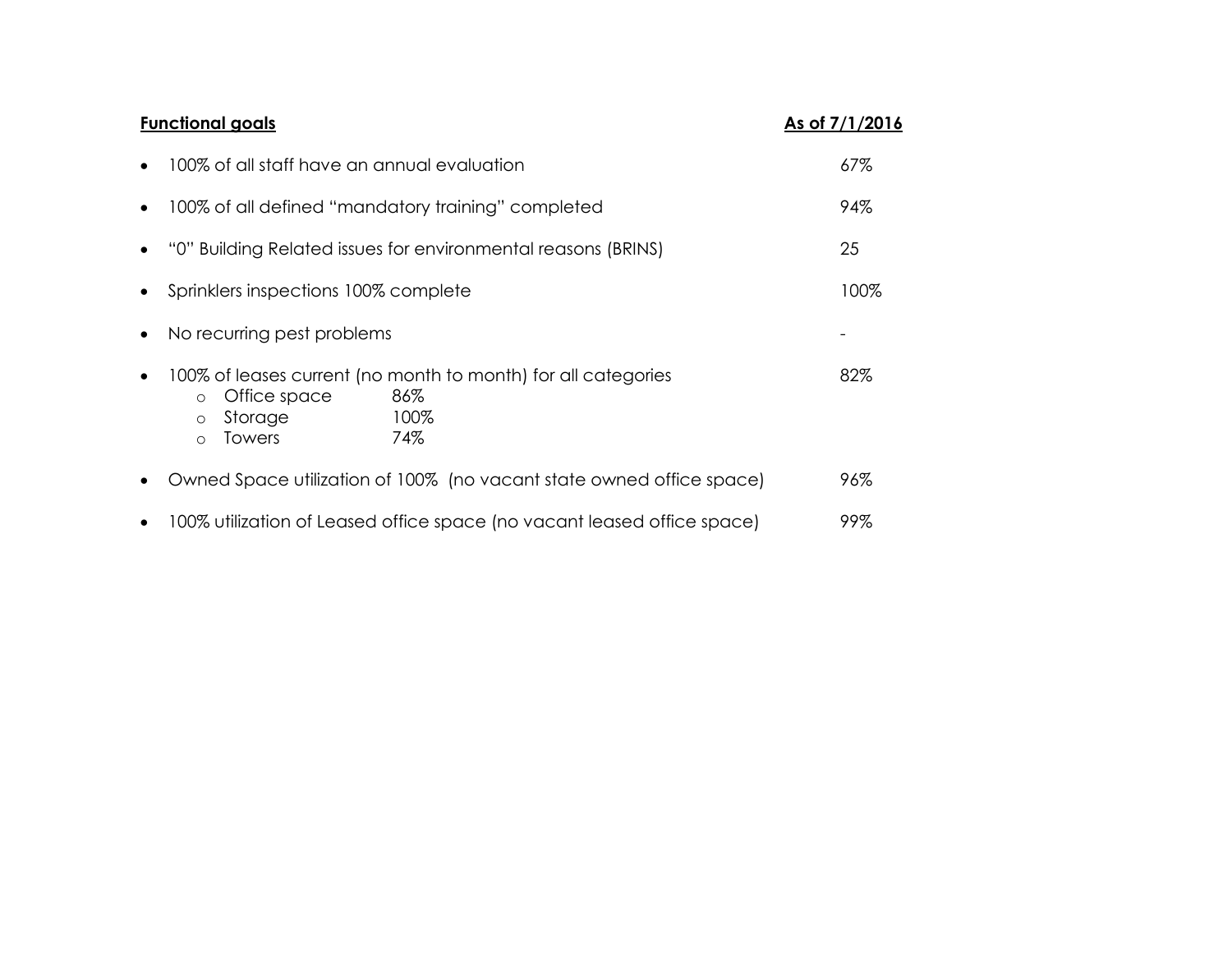# **Capital Needs for the Program:**

Continued support, installation, and upgrades funded through Capital Appropriations.

## **Measuring Productivity and Efficiency:**

| <b>Indicator</b> | <b>Item</b>                                           | FY2011      | FY2012    | <b>FY2013</b> | FY2014                  | FY2015    | FY2016    | <b>Source</b>                        |
|------------------|-------------------------------------------------------|-------------|-----------|---------------|-------------------------|-----------|-----------|--------------------------------------|
|                  | <b>Leases</b>                                         | 109         | 131       | 161           | 168                     | 187       | 172       | <b>Space book</b>                    |
| $\mathbf{2}$     | <b>Space Moves</b>                                    | 309         | 423       | 586           | 345                     | 297       | 244       | <b>Rick K</b>                        |
| 3                | <b>Space Requests</b>                                 | 23          | 37        | 28            | 30                      | 30        | 28        | <b>Rick K</b>                        |
| 4                | Sq Ft of Owned                                        | 3,863,468   | 3,852,888 | 3,660,086     | 3,442,888               | 3,534,140 | 3,716,204 | <b>Space book</b>                    |
| 5                | sq ft leased                                          | 619,117     | 849,386   | 915,125       |                         | 1,044,281 | 911,264   | <b>Space book</b>                    |
| 6                | Land holdings-                                        | 2809        | 2807      | 2,752         | 2,499                   | 2,499     | 1741      | <b>Space book</b>                    |
|                  | acres                                                 |             |           |               |                         |           |           |                                      |
| 6                | W/o's Pest Control                                    | 363         | 269       | 384           | 289                     | 283       | 246       | <b>Maint Conn -</b><br><b>Sabins</b> |
| $\overline{7}$   | <b>Sprinkler</b><br><b>Inspections</b><br>& W.O.'s    | 522         | 532       | 556           | 505                     | 462       | 458       | <b>Maint Conn-</b><br><b>Rippon</b>  |
| 9                | <b>Utilization of Owned</b><br>Space                  |             |           |               |                         |           | 96%       | <b>Space book</b>                    |
| 10 <sup>°</sup>  | <b>Utilization of Leased</b><br><b>Space</b>          |             |           |               |                         |           | 98.6%     | <b>Space Book</b>                    |
| 11               | <b>BRIN's</b>                                         | 27          | 44        | 38            | 27                      | 24        | 25        | <b>Mike Blanchet</b>                 |
| 12               | <b>Property &amp; Building</b><br>$sales - (closing)$ | $\mathbf 2$ | 3         | $\mathbf{1}$  | $\overline{\mathbf{4}}$ | 4         |           | Space book -<br><b>Prop Spec's</b>   |